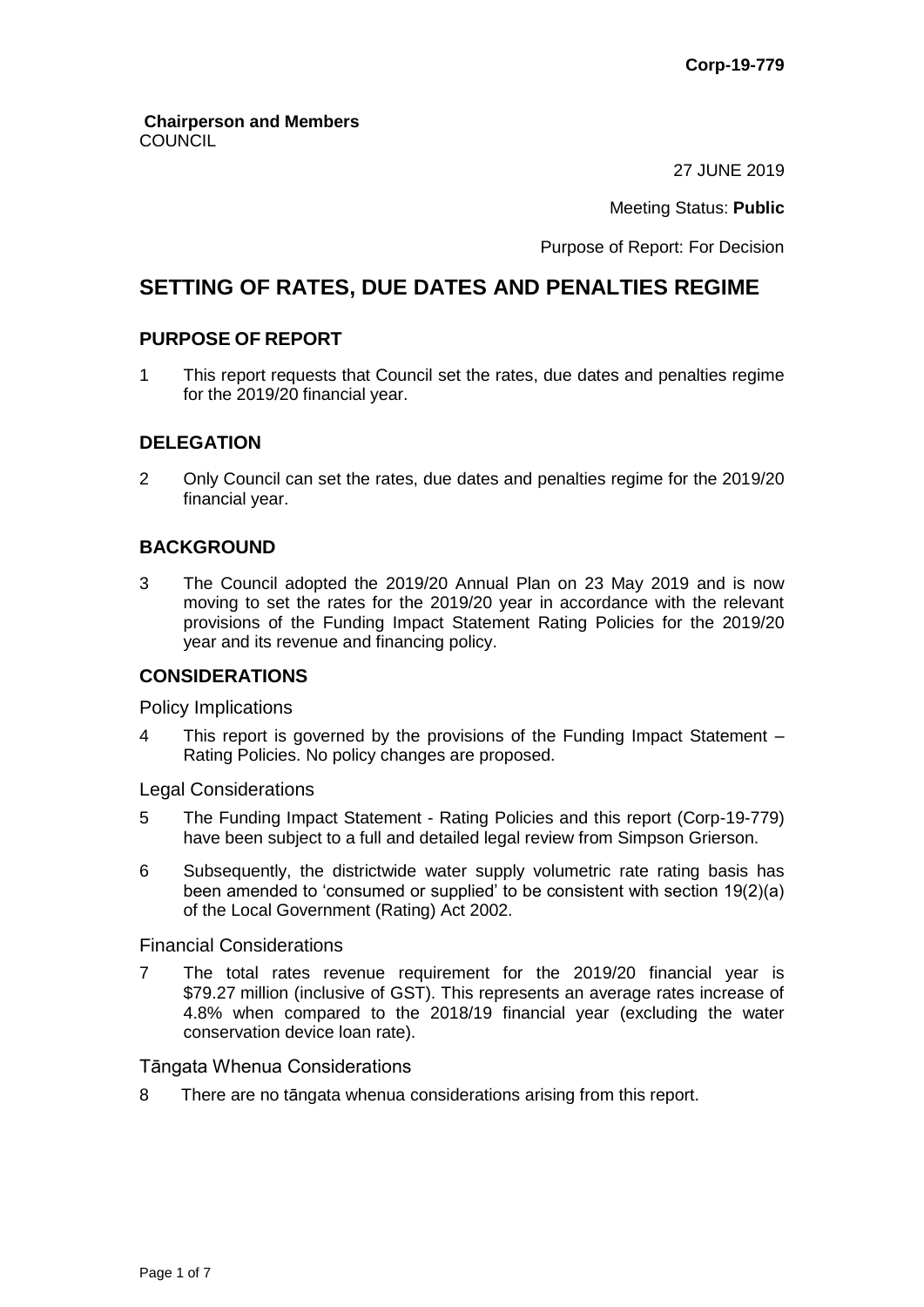Significance and Engagement

9 The setting of rates for the 2019/20 financial year follows the 2019/20 Annual Plan and is not in itself a matter that triggers the Council's significance and engagement policy.

**Publicity** 

10 A media release is planned subsequent to Council setting the rates for 2019/20.

# **RECOMMENDATIONS**

11 That Council set the following rates under Section 23 of the Local Government (Rating) Act 2002, on rating units in the Kāpiti Coast District (District) for the financial year commencing on 1 July 2019 and ending 30 June 2020.

#### **(1) Districtwide General Rate**

A Districtwide general rate set under section 13(2)(b) of the Local Government (Rating) Act 2002 on all rateable rating units, assessed on a differential basis on all rateable rating units in the District as follows:

- a rate of 0.41460 cents in the dollar (inclusive of GST) of land value on every rating unit in the urban rating areas of the District as per the Council's rating area maps;
- a rate of 0.15755 cents in the dollar (inclusive of GST) of land value on every rating unit in the rural rating areas of the District as per the Council's rating area maps with an area less than 50 hectares, excluding those properties in the rural village differential rating areas;
- a rate of 0.09121 cents in the dollar (inclusive of GST) of land value on every rating unit in the rural rating areas of the District as per the Council's rating area maps with an area equal to or greater than 50 hectares plus rating units less than 50 hectares where a combination of these properties total greater than 50 hectares and form part of one farming operation, excluding those properties in the rural village differential rating areas;
- a rate of 0.29022 cents in the dollar (inclusive of GST) of land value on every rating unit in the rural rating areas of the District which is located in the rural village differential rating areas as per the Council's rating area maps.

#### **(2) Districtwide Community Facilities Rate**

A Districtwide targeted rate for community facilities, set under section 16(3)(a) and 16(4)(b) of the Local Government (Rating) Act 2002, assessed on a differential basis on all rateable rating units in the District as follows:

 all rateable rating units other than Accommodation/Hospitality and Motels and camping grounds - \$661.00 (inclusive of GST) per separately used or inhabited part of a rating unit.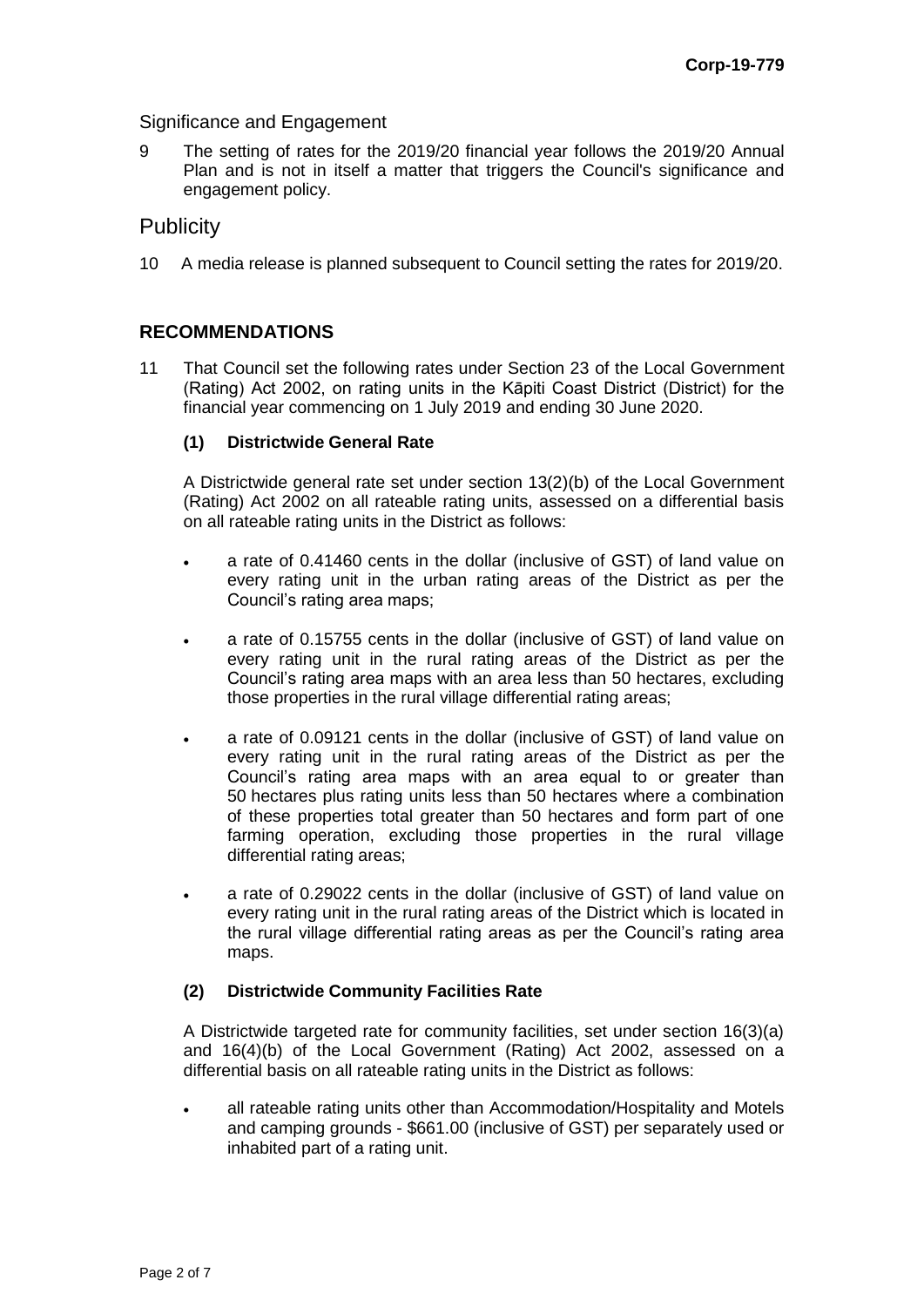- Motels and camping grounds \$198.30 (inclusive of GST) per separately used or inhabited part of a rating unit.
- Accommodation/Hospitality (other than motels and camping grounds) \$1,322.00 (inclusive of GST) per separately used or inhabited part of a rating unit.

## **(3) Districtwide Roading Capital Value Rate**

A Districtwide targeted rate for roading, set under section 16(3)(a) and 16(4)(b) of the Local Government (Rating) Act 2002, assessed on all rateable rating units in the District as follows:

 a rate of 0.05467 cents in the dollar (inclusive of GST) of capital value on all rateable rating units in the District

#### **(4) Districtwide Roading Land Value Rate**

A Districtwide targeted rate for roading, set under section 16(3)(a) and 16(4)(a) of the Local Government (Rating) Act 2002, assessed on all rateable rating units in the District as follows:

 a rate of 0.02867 cents in the dollar (inclusive of GST) of land value on all rateable rating units in the District.

#### **(5) Districtwide Stormwater Rate**

A Districtwide targeted rate for stormwater, set under section 16(3)(b) and 16(4)(a) of the Local Government (Rating) Act 2002, on all rateable rating units in the District's stormwater drainage areas as per the Council's stormwater drainage rating area maps as follows:

 a rate of 0.02202 cents in the dollar (inclusive of GST) of capital value on all rating units.

#### **(6) Districtwide Water Supply Fixed Rate**

A Districtwide targeted rate set under section 16 of the Local Government (Rating) Act 2002, assessed on all rating units connected or capable of being connected to the District's water supply, assessed on a differential basis as below. The Districtwide water supply fixed rate is invoiced as a daily rate for convenience.

- General \$222.00 (inclusive of GST) per separately used or inhabited part of a rating unit.
- Medium Scale \$199.80 (inclusive of GST) per separately used or inhabited part of a rating unit.
- Large Scale \$177.60 (inclusive of GST) per separately used or inhabited part of a rating unit.
- Accommodation/Hospitality \$444.00 (inclusive of GST) per separately used or inhabited part of a rating unit.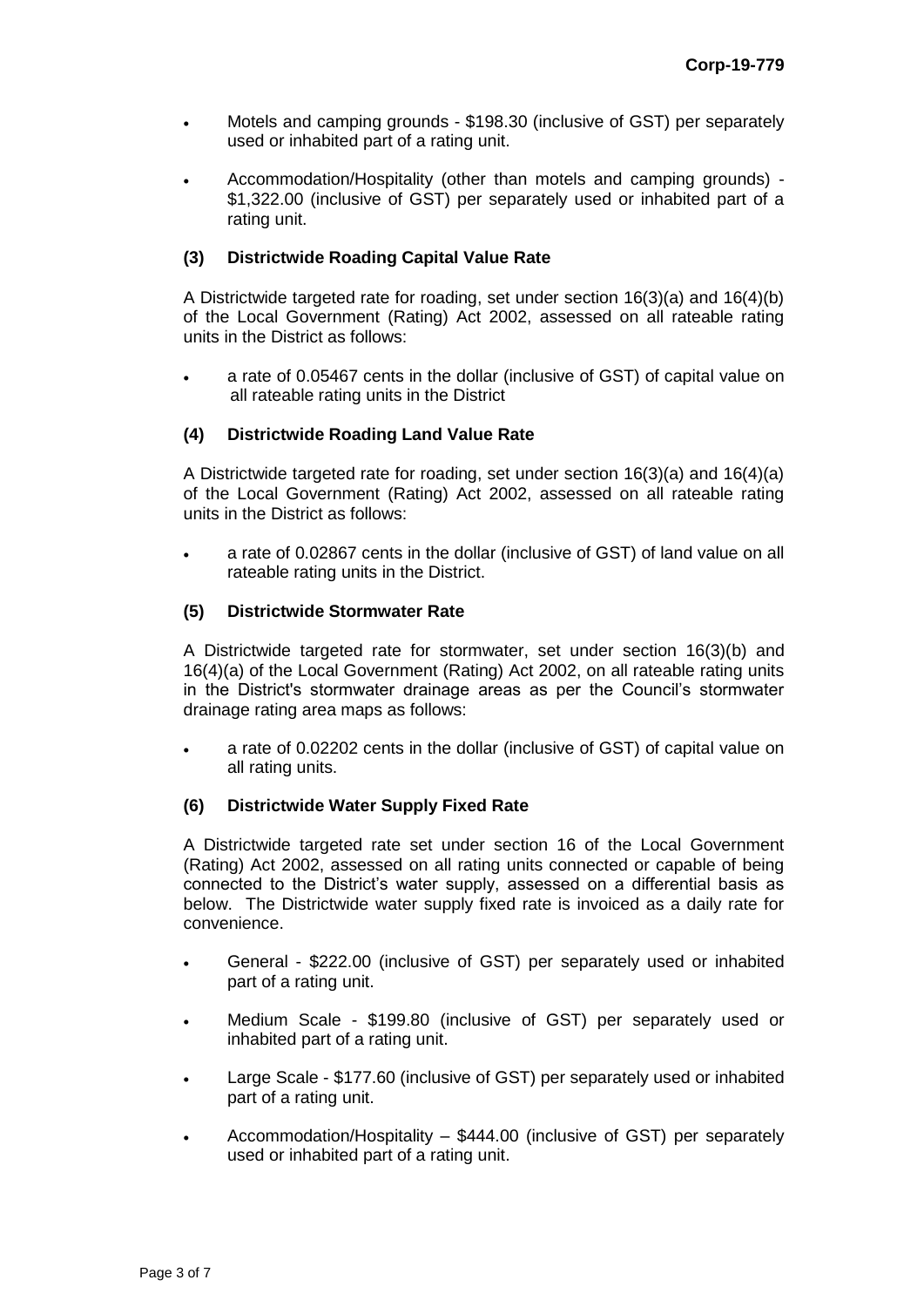Serviceable - \$222.00 (inclusive of GST) per rating unit not connected to the district's water supply, but within 100 metres of a water main and capable of being connected.

## **(7) Districtwide Water Supply Volumetric Rate**

A Districtwide targeted rate set under Section 19(2)(a) of the Local Government (Rating) Act 2002 on each rating unit which is provided with a metered water supply service.

 Volumetric rate of water consumed or supplied - \$1.19 (inclusive of GST) per cubic metre.

#### **(8) Hautere/Te Horo Water Supply Rate**

A targeted rate for water supply set under section 19(2)(a) of the Local Government (Rating) Act 2002 per unit of water supplied by the Hautere/Te Horo water supply.

 A fixed charge of \$256.00 (inclusive of GST) per unit of water supplied to all rating units connected to Hautere/Te Horo water supply (annual provision of 1 unit = 1 cubic metre per day).

#### **(9) Districtwide Wastewater Disposal Rate**

A Districtwide targeted rate for wastewater disposal, set under section 16(3)(b) and 16(4)(b) on rating units in the Waikanae, Paraparaumu, Raumati and Ōtaki rating areas, as per the Council's rating area maps.

- General \$422.00 (inclusive of GST) per rating unit connected to the sewerage system. A rating unit used primarily as a residence for one household shall not be treated as having more than one water closet or urinal.
- Community \$211.00 inclusive of GST) per water closet or urinal connected to the sewerage system.
- Educational \$189.90 (inclusive of GST) per water closet or urinal connected to the sewerage system.
- Recreational \$105.50 (inclusive of GST) per water closet or urinal connected to the sewerage system.
- Large Scale Commercial/Residential \$211.00 (inclusive of GST) per water closet or urinal connected to the sewerage system, where there is more than one water closet or urinal.
- Serviceable \$211.00 (inclusive of GST) per rating unit not connected to the sewerage system but within 30 metres of a sewer main and capable of being connected.

#### **(10) Paraparaumu/Raumati Community Rate**

A targeted rate set under section 16(3)(b) and 16(4)(a) of the Local Government (Rating) Act 2002 as follows:

 a rate of 0.00124 cents in the dollar (inclusive of GST) of capital value on all rating units in the Paraparaumu and Raumati urban and rural rating areas as per the Council's rating area maps.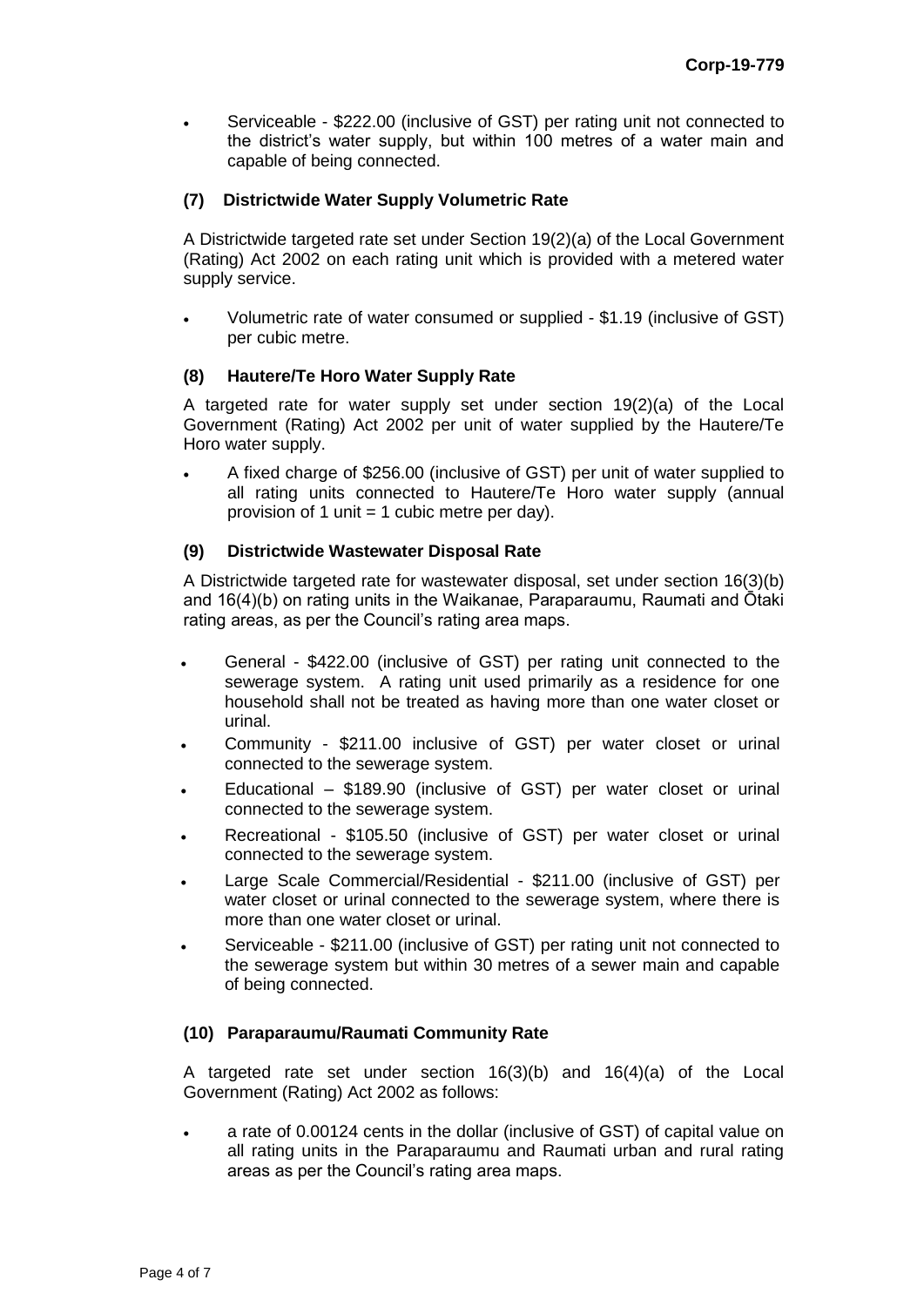## **(11) Waikanae Community Rate**

A targeted rate set under section 16(3)(b) and 16(4)(a) of the Local Government (Rating) Act 2002 as follows:

 a rate of 0.00231 cents in the dollar (inclusive of GST) of capital value on all rating units in the Waikanae urban and rural rating areas as per the Council's rating area maps.

## **(12) Ōtaki Community Rate**

A targeted rate set under section 16(3)(b) and 16(4)(a) of the Local Government (Rating) Act 2002 as follows:

 a rate of 0.01255 cents in the dollar (inclusive of GST) of capital value on all rating units in the Ōtaki urban and rural rating areas as per the Council's rating area maps.

#### **(13) Paekākāriki Community Rate**

A targeted rate set under section 16(3)(b) and 16(4)(a) of the Local Government (Rating) Act 2002 as follows:

 a rate of 0.01008 cents in the dollar (inclusive of GST) of capital value on all rating units in the Paekākāriki urban and rural rating areas as per the Council's rating area maps.

#### **(14) Commercial Rate**

A targeted rate set under section 16(3)(b) and 16(4)(a) of the Local Government (Rating) Act 2002 as follows:

 a rate of 0.02883 cents in the dollar (inclusive of GST) of capital value assessed on all rateable rating units used principally or exclusively for commercial purposes.

#### **(15) Water Conservation Device Loan Rate**

A targeted rate on those rating units that have received an interest free loan (up to \$5,000 plus GST) for approved water conservation devices from the Council that has not yet been fully repaid, set at 10% of the amount of the original loan plus GST.

12 That all property rates (including Hautere/Te Horo Water Supply Rate, but excluding Districtwide Water supply fixed and volumetric rates) be payable in four equal instalments due on:

| <b>Instalment</b> | Due Dates        | <b>Penalty Dates</b> |
|-------------------|------------------|----------------------|
| Instalment One    | 9 September 2019 | 10 September 2019    |
| Instalment Two    | 9 December 2019  | 10 December 2019     |
| Instalment Three  | 9 March 2020     | 10 March 2020        |
| Instalment Four   | 9 June 2020      | 10 June 2020         |

All payments made will be receipted against the earliest outstanding rate amounts in accordance with authorised accounting procedures.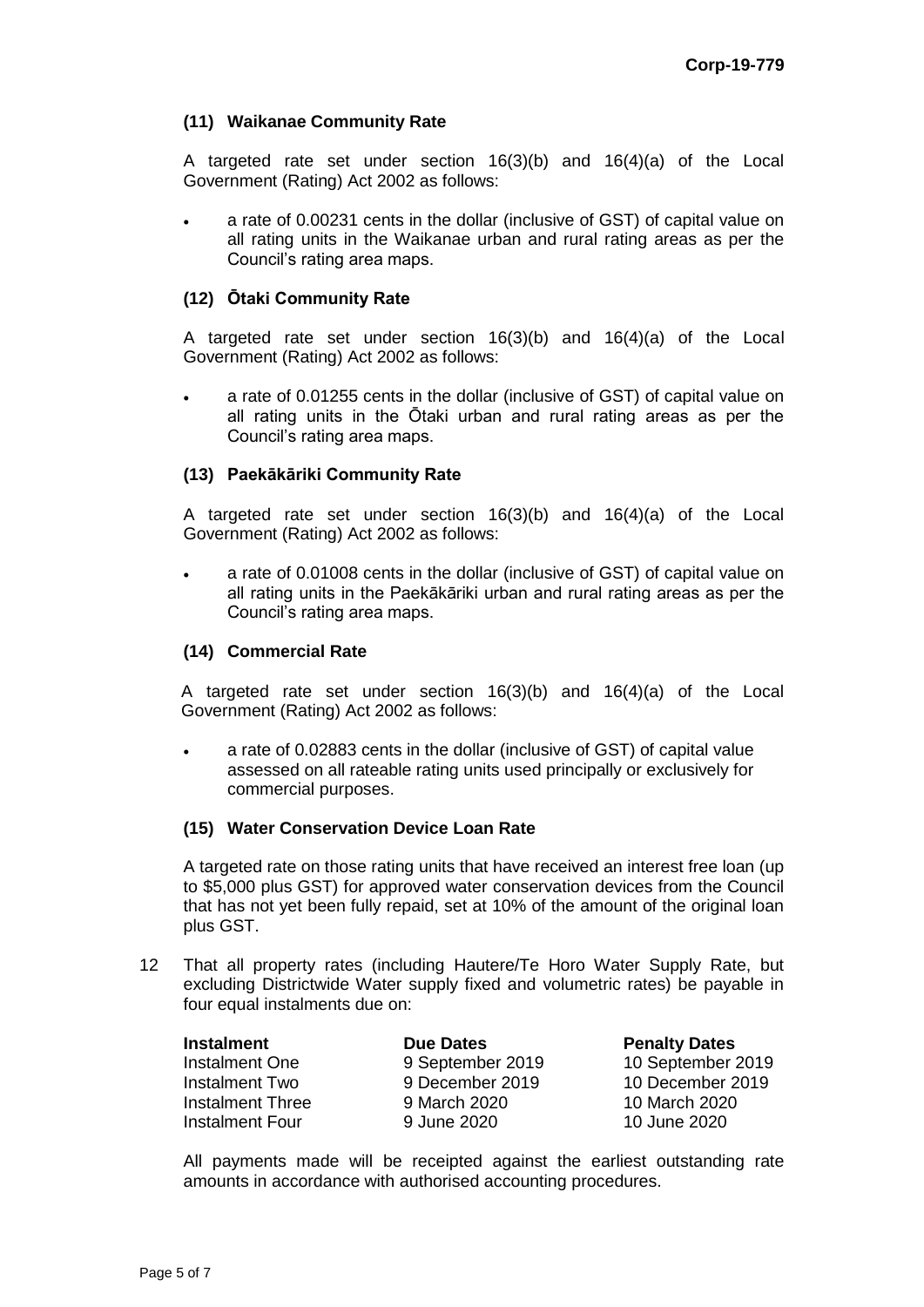13 That water rates (excluding Hautere/Te Horo Water Supply Rate) be invoiced separately on a quarterly basis dependent on when the relevant meter is read. Due dates for each area are specified below:

| Area                                                                | Water meters<br>read during                     | Due date                                            | Penalty date                                      |
|---------------------------------------------------------------------|-------------------------------------------------|-----------------------------------------------------|---------------------------------------------------|
| Paraparaumu/Raumati/<br>Raumati Beach/Raumati South/<br>Paekākāriki | <b>Jul-19</b><br>$Oct-19$<br>$Jan-20$<br>Apr-20 | 26-Aug-19<br>25-Nov-19<br>2-Mar-20<br>29-May-20     | 27-Aug-19<br>26-Nov-19<br>3-Mar-20<br>$2$ -Jun-20 |
| Otaki/Peka Peka/<br>Waikanae Beach                                  | Aug-19<br><b>Nov-19</b><br>$Feb-20$<br>$May-20$ | 26-Sep-19<br>$6 - Jan-20$<br>31-Mar-20<br>26-Jun-20 | 27-Sep-19<br>7-Jan-20<br>$1-Apr-20$<br>29-Jun-20  |
| Waikanae/Nikau Valley/<br>Otaihanga/<br>Paraparaumu Beach           | Sep-19<br>$Dec-19$<br>Mar-20<br>$Jun-20$        | 29-Oct-19<br>7-Feb-20<br>28-Apr-20<br>27-Jul-20     | 30-Oct-19<br>10-Feb-20<br>29-Apr-20<br>28-Jul-20  |

- 14 That Council apply the following penalties on unpaid rates in accordance with sections 57 and 58 of the Local Government (Rating) Act 2002:
	- a charge of ten per cent (10%) on so much of any property rate instalment that has been assessed after 1 July 2019 and which remains unpaid after the due dates as per paragraph 12, to be added on the penalty dates above.
	- a charge of ten per cent (10%) on so much of any property rates (including previously applied penalties) assessed before 1 July 2019 which remain unpaid on 4 July 2019. The penalty will be added on 5 July 2019.
	- a charge of ten per cent (10%) will be added to any portion of a current water rates invoice that remains unpaid after the due date specified. Penalty will be added on the penalty dates shown as per paragraph 13.
- 15 That property and water rates be payable by cash, cheque and eftpos at any of the following places:
	- Paraparaumu, Civic Building, 175 Rimu Road, Paraparaumu
	- Waikanae Service Centre, Mahara Place, Waikanae
	- Ōtaki Service Centre, Ōtaki Library, Main Street, Ōtaki
	- New Zealand Post, countrywide
	- Westpac Bank, countrywide *(excluding water supply rates)*
	- Greater Wellington Regional Council, Shed 39, 2 Fryatt Quay, Pipitea, **Wellington**
	- Greater Wellington Regional Council, 35-37 Chapel Street, Masterton